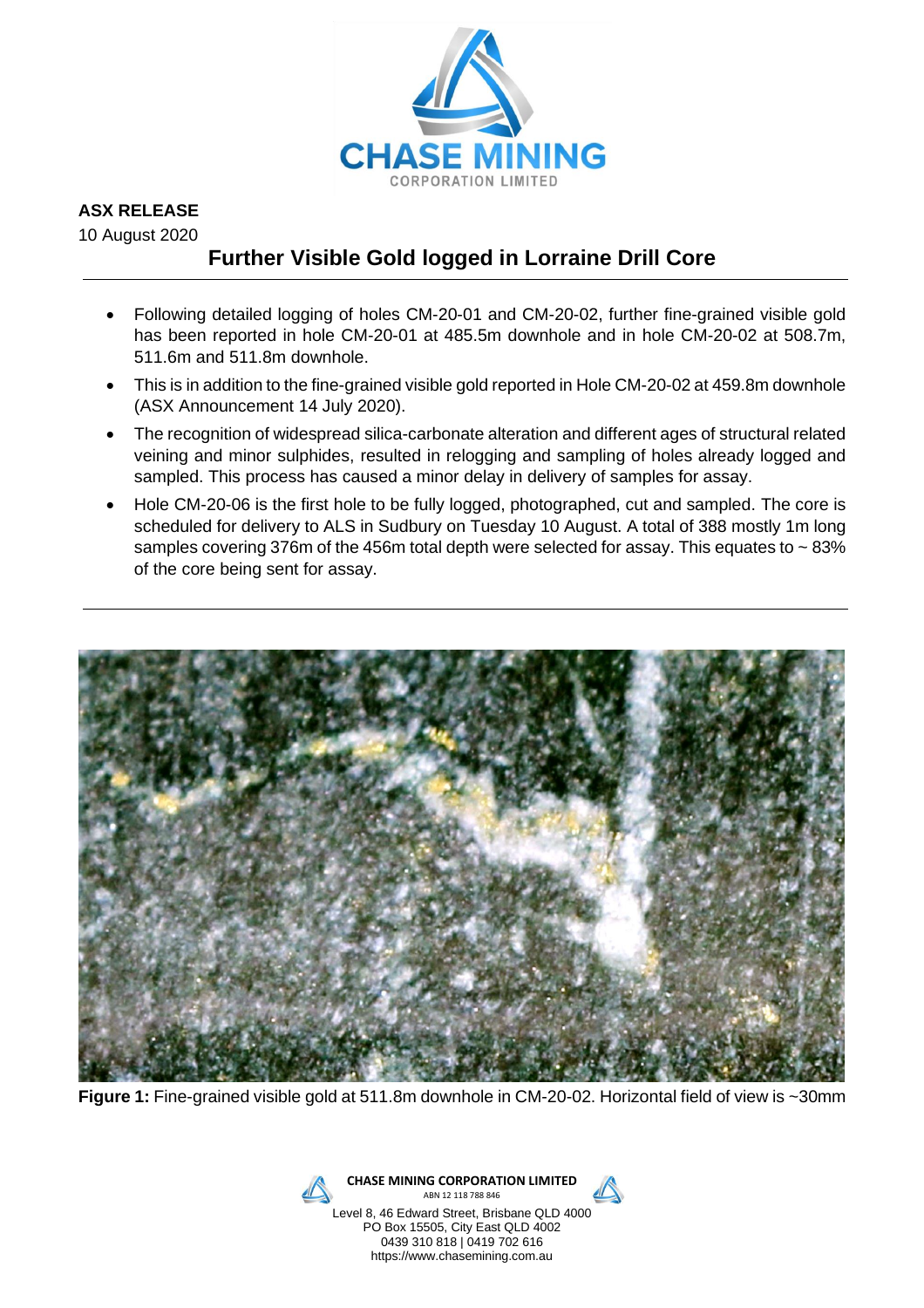Chase Mining Corporation Limited ("CML" or "The Company") provides the following update on the progress of the Lorraine Mine Gold Project diamond drill programme targeting the gold (plus copper and silver) mineralisation reported from historic sampling and limited drilling associated with the 6-Level development of the Lorraine Nickel Mine in Southwestern Quebec (ASX Announcements 9 June and 1, 3, 6, 9, 14, 20 and 28 July 2020).

The recognition of widespread silica-carbonate alteration and different ages of structural related veining and minor sulphides plus minor visible gold in these zones, resulted in a decision to reassess the holes already logged and sampled. This process has resulted in a minor delay in delivery of any samples for assay.

During detailed logging of holes CM-20-01 and CM-20-02, further fine-grained visible gold has been recorded in hole CM-20-01 at 485.5m downhole and in hole CM-20-02 at 508.7m, 511.6m and 511.8m downhole (Figures 1, 3, 4 and 5). This is in addition to the fine-grained visible gold reported in Hole CM-20-02 at 459.8m downhole (ASX Announcement 14 July 2020).



**Figure 2**: Location of fine-grained visible gold in holes CM-20-01 and CM-20-02

Hole CM-20-06 is the first to be fully logged, photographed, cut and sampled. The core is scheduled for delivery to ALS in Sudbury on Tuesday. A total of 388 mostly 1m long samples covering 376m of the 456m total depth were selected for assay. This equates to  $\sim$  83% of the core being sent for assay.

To hasten processing of the remaining 5-holes, the Company has arranged for a second core-cutting and sampling crew to assist from today.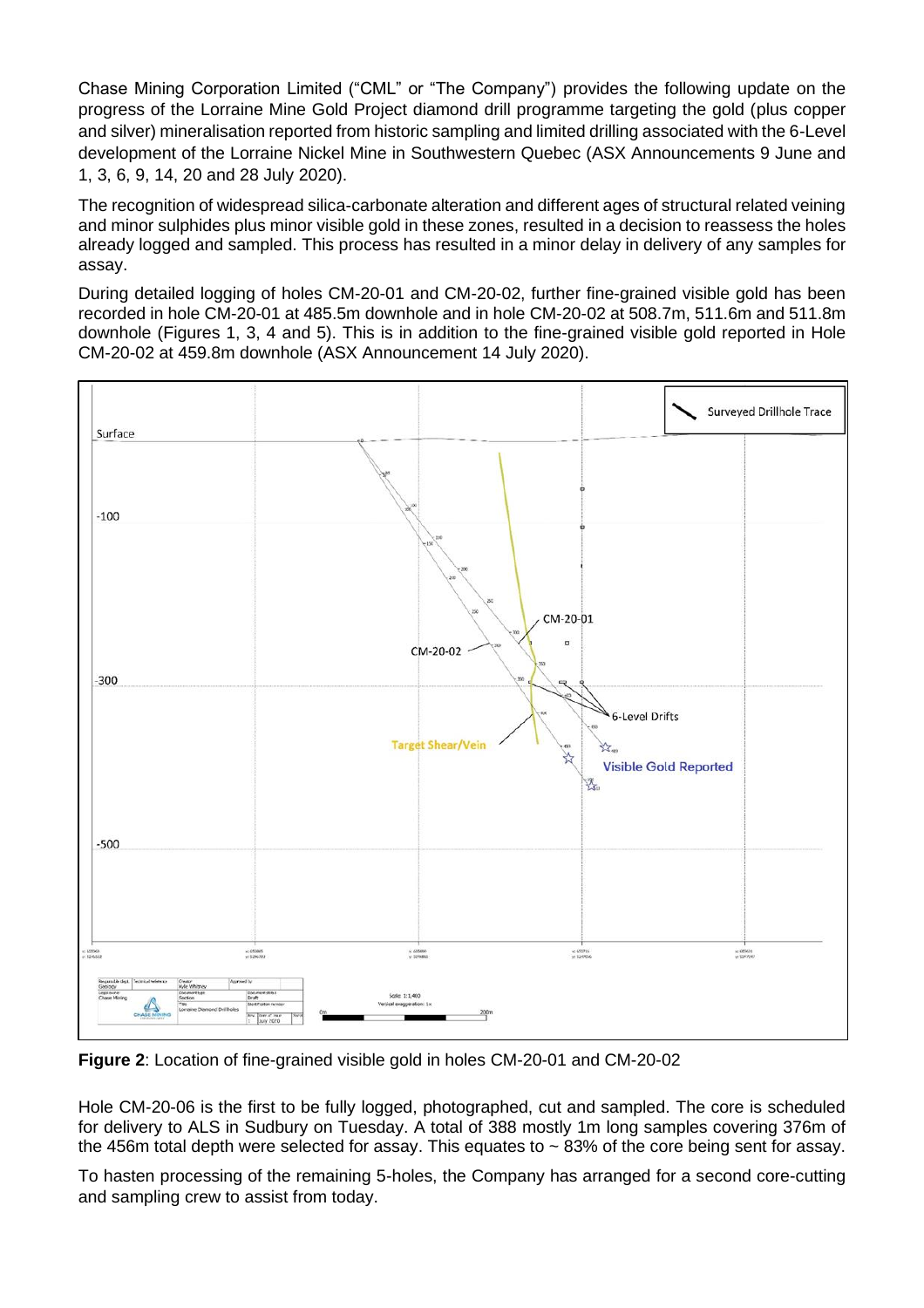

**Figure 3:** Fine grained visible gold at 484.5M downhole in CM-20-01



**Figure 4:** Fine grained visible gold at 508.7m downhole in CM-20-02. Red crayon marking ~1.5mm wide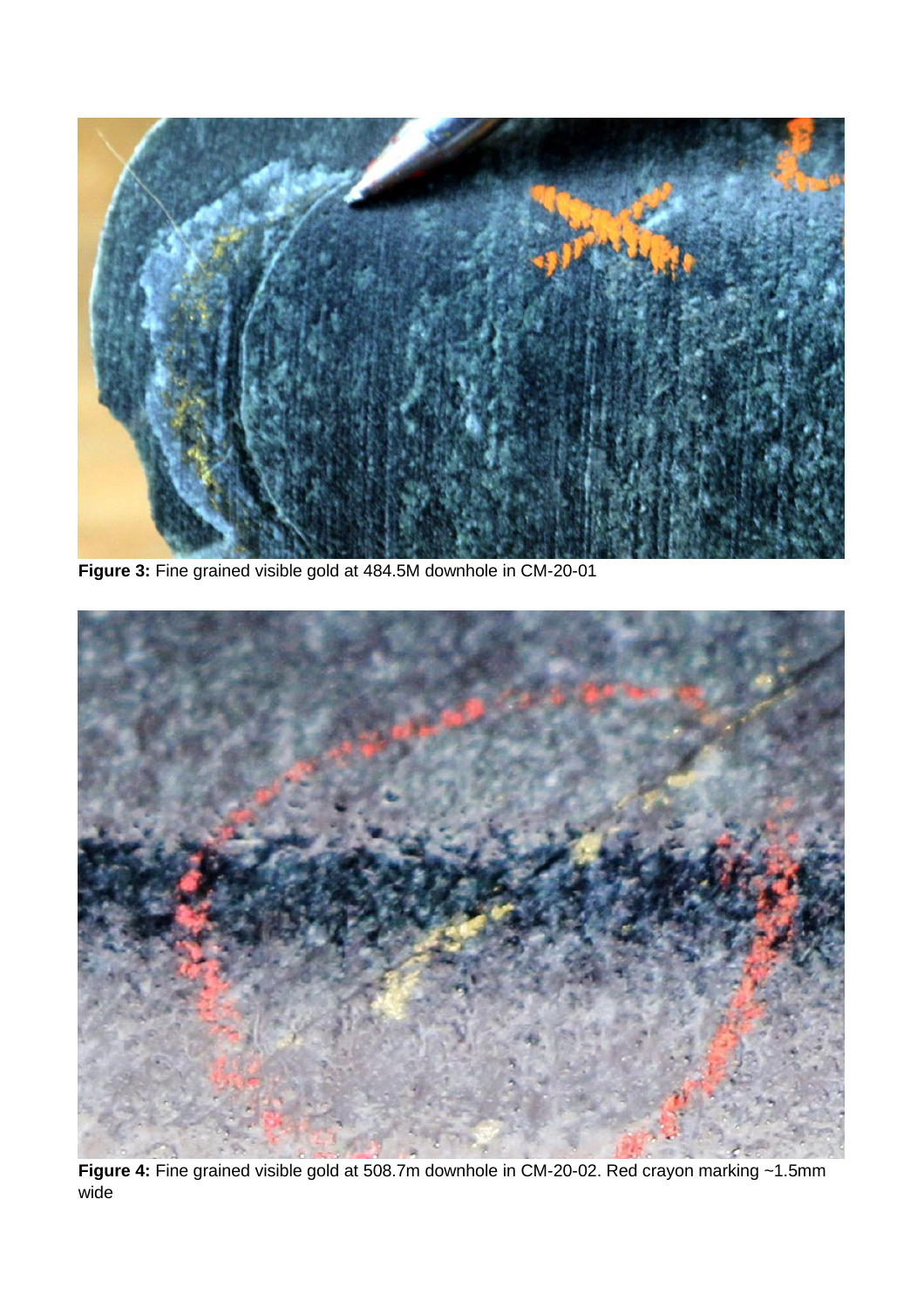

**Figure 5:** Fine grained visible gold at 511.6m downhole in CM-20-02. Red crayon marking ~1.5mm wide

| <b>Hole ID</b> | <b>Easting</b><br>(mE) | <b>Northing</b><br>(mN) | <b>Elevation</b><br>(CGVD)* | <b>Azimuth</b> | Dip           | Final Depth (m) |
|----------------|------------------------|-------------------------|-----------------------------|----------------|---------------|-----------------|
| CM-20-01       | 655839                 | 5246820                 | 301                         | $327^\circ$    | $-53^\circ$   | 489             |
| CM-20-02       | 655839                 | 5246820                 | 301                         | $327^\circ$    | $-58^\circ$   | 513             |
| CM-20-03       | 655839                 | 5246820                 | 301                         | $319^\circ$    | $-53.5^\circ$ | 450             |
| CM-20-04       | 655839                 | 5246820                 | 301                         | $316^\circ$    | $-58.5^\circ$ | 519             |
| CM-20-05       | 655839                 | 5246820                 | 301                         | $328.5^\circ$  | $-56^\circ$   | 486             |
| CM-20-06       | 655540                 | 5246799                 | 298                         | $344^\circ$    | $-71^\circ$   | 471             |
|                |                        |                         |                             |                | <b>Total</b>  | 2,928m          |

#### **Table 1: Drill Collar Coordinates**

Coordinates NAD83 UTM Zone 17N. Azimuth True North. \*Canadian Height Datum (m).

#### **Authorisation**

The provision of this announcement to the ASX has been authorised by the Board of directors of Chase Mining Corporation Limited.

Dr Leon Pretorius

Executive Chairman and CEO

10 August 2020

Direct any enquiries to: Leon Pretorius on 0419 702 616 Martin Kavanagh on 0419 429 974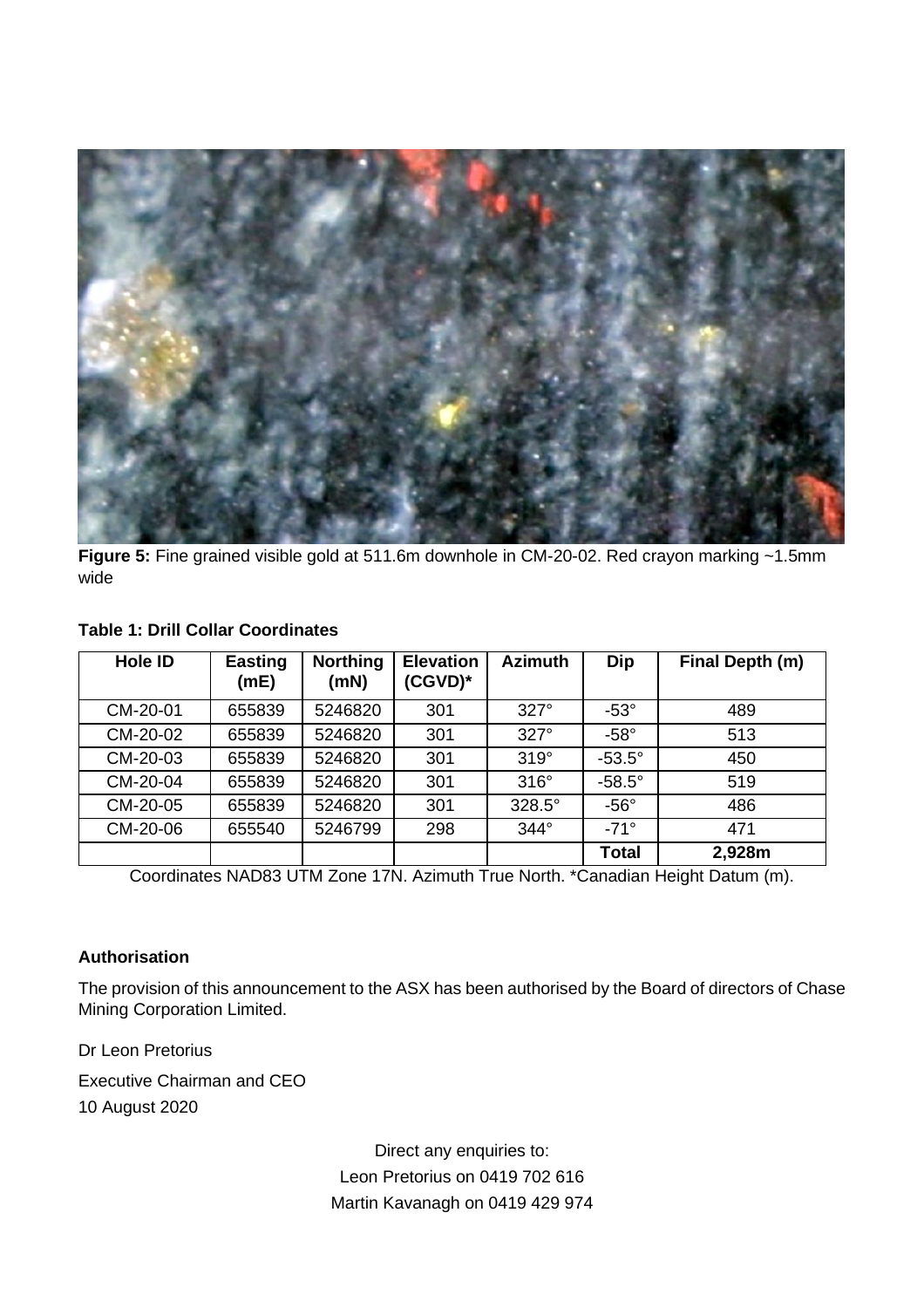#### **Competent Person Statements**

The information in this report that relates to Exploration Activities is based on information evaluated by **Dr Leon Pretorius** who is a Fellow of The Australasian Institute of Mining and Metallurgy (FAusIMM) and who has sufficient experience relevant to the activity which he is undertaking to qualify as a Competent Person as defined in the 2012 Edition of the Australasian Code for Reporting of Exploration Results, Mineral Resources and Ore Reserves (JORC Code 2012). Dr Pretorius is the Executive Chairman of Chase Mining Corporation Limited and he consents to the inclusion in the report of the information in the form and context in which it appears. Dr Pretorius holds shares in Chase Mining Corporation Limited.

Information in this ASX announcement that relates to Exploration Activities is based on information compiled by **Mr Martin Kavanagh**. Mr Kavanagh is a Non-Executive Director of Chase Mining Corporation Limited and is a Fellow of the Australasian Institute of Mining and Metallurgy (FAusIMM), and a Member of the Canadian Institute of Mining, Metallurgy and Petroleum (CIM). Mr Kavanagh has sufficient experience, which is relevant to the style of mineralisation and type of deposit under consideration, and to the activities, which he is undertaking. This qualifies Mr Kavanagh as a Competent Person as defined in the 2012 edition of the Australasian Code for Reporting of Exploration Results, Mineral Resources and Ore Reserves (JORC Code 2012). Mr Kavanagh consents to the inclusion of information in this announcement in the form and context in which it appears. Mr Kavanagh holds shares in Chase Mining Corporation Limited.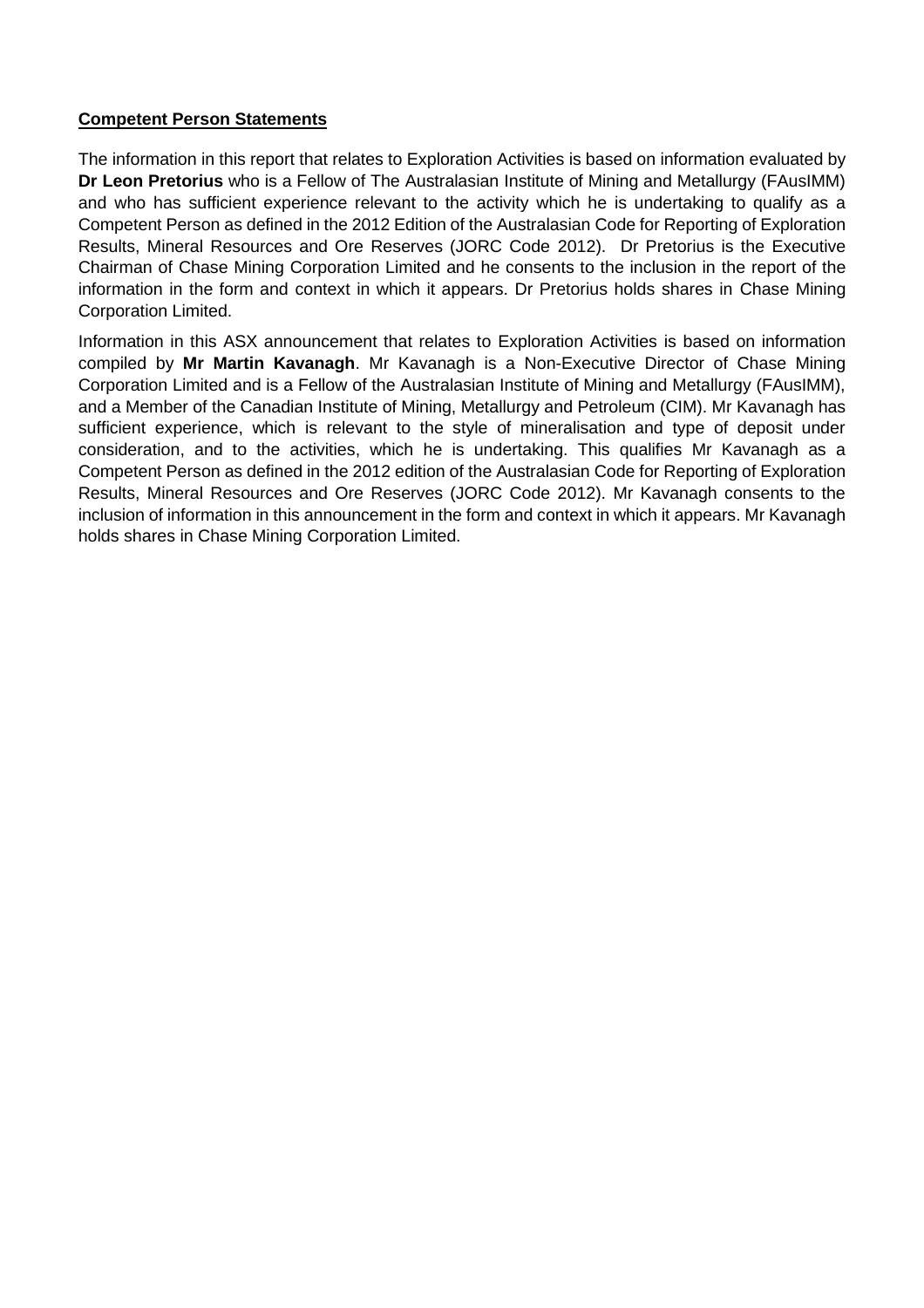### **APPENDIX 1**

**JORC Code, 2012 Edition – Table 1 report template 10 August 2020 10 August 2020** 

## **Section 1 Sampling Techniques and Data**

(Criteria in this section apply to all succeeding sections.)

| <b>Criteria</b>                                                                                                                                                                                                                                                                                                                                                                                                                                                                                                                     | <b>JORC Code explanation</b>                                                                                                                                                                                     | <b>Commentary</b>                                                                                                                                                                                                                                   |
|-------------------------------------------------------------------------------------------------------------------------------------------------------------------------------------------------------------------------------------------------------------------------------------------------------------------------------------------------------------------------------------------------------------------------------------------------------------------------------------------------------------------------------------|------------------------------------------------------------------------------------------------------------------------------------------------------------------------------------------------------------------|-----------------------------------------------------------------------------------------------------------------------------------------------------------------------------------------------------------------------------------------------------|
| <b>Sampling</b><br>techniques                                                                                                                                                                                                                                                                                                                                                                                                                                                                                                       | Nature and quality of sampling (e.g. cut channels, random<br>chips, or specific specialised industry standard measurement                                                                                        | At this stage of the drill programme only visual logging of drill<br>core is reported in this ASX announcement.                                                                                                                                     |
|                                                                                                                                                                                                                                                                                                                                                                                                                                                                                                                                     | tools appropriate to the minerals under investigation, such as<br>down hole gamma sondes, or handheld XRF instruments,<br>etc). These examples should not be taken as limiting the<br>broad meaning of sampling. | The commentary detailed in this Table 1 Report pertains to the<br>Company's SOP for reporting diamond drilling, logging,<br>sampling and logistical management and assaying of drill core<br>from the current (2020) Lorraine drill programme.      |
|                                                                                                                                                                                                                                                                                                                                                                                                                                                                                                                                     | Include reference to measures taken to ensure sample<br>representivity and the appropriate calibration of any<br>measurement tools or systems used.                                                              | All drill core was geologically logged by a suitably qualified<br>Senior Geologist                                                                                                                                                                  |
| Aspects of the determination of mineralisation that are<br>Material to the Public Report.<br>In cases where 'industry standard' work has been done this<br>would be relatively simple (e.g. 'reverse circulation drilling<br>was used to obtain 1 m samples from which 3 kg was<br>pulverised to produce a 30g charge for fire assay'). In other<br>cases, more explanation may be required, such as where<br>there is coarse gold that has inherent sampling problems.<br>nodules) may warrant disclosure of detailed information. | Sampling of drill core was at a maximum of 1.3 and minimum<br>of 0.30 metre intervals or as appropriate to align with<br>geological / mineralisation contacts ensuring that                                      |                                                                                                                                                                                                                                                     |
|                                                                                                                                                                                                                                                                                                                                                                                                                                                                                                                                     |                                                                                                                                                                                                                  | representative sample intervals were submitted for assay.                                                                                                                                                                                           |
|                                                                                                                                                                                                                                                                                                                                                                                                                                                                                                                                     |                                                                                                                                                                                                                  | Mineralised sections of drill core are cut with a diamond saw<br>and half core samples submitted to ALS-Geochemistry,<br>Sudbury, Canada (a fully accredited laboratory) for analysis.                                                              |
|                                                                                                                                                                                                                                                                                                                                                                                                                                                                                                                                     | Unusual commodities or mineralisation types (e.g. submarine                                                                                                                                                      | Half core will be retained together with the full core<br>(unsampled) sections of each hole for verification purposes.                                                                                                                              |
|                                                                                                                                                                                                                                                                                                                                                                                                                                                                                                                                     |                                                                                                                                                                                                                  | Assay methods comprise: ICP-MS finish for Au (Au-ICP21.<br>Any > 10g/t will automatically trigger Au-GRA21 Lab Codes).<br>Pt and Pd (PGM-ICP23 Lab Code) and ME-MS61 for Ag, Al,<br>As, Ba, Be, Bi, Ca, Cd, Ce, Co, Cr, Cs, Cu, Fe, Ga, Ge, Hf, In, |

K, La, Mg, Mn, Mo, Na, Nb, Ni, P, Pb, Rb, Re, S, Sb, Sc, Se,

Sn, Sr, Ta, Te, Th, Ti, Tl, U, V, W, Y, Zn, Zr elements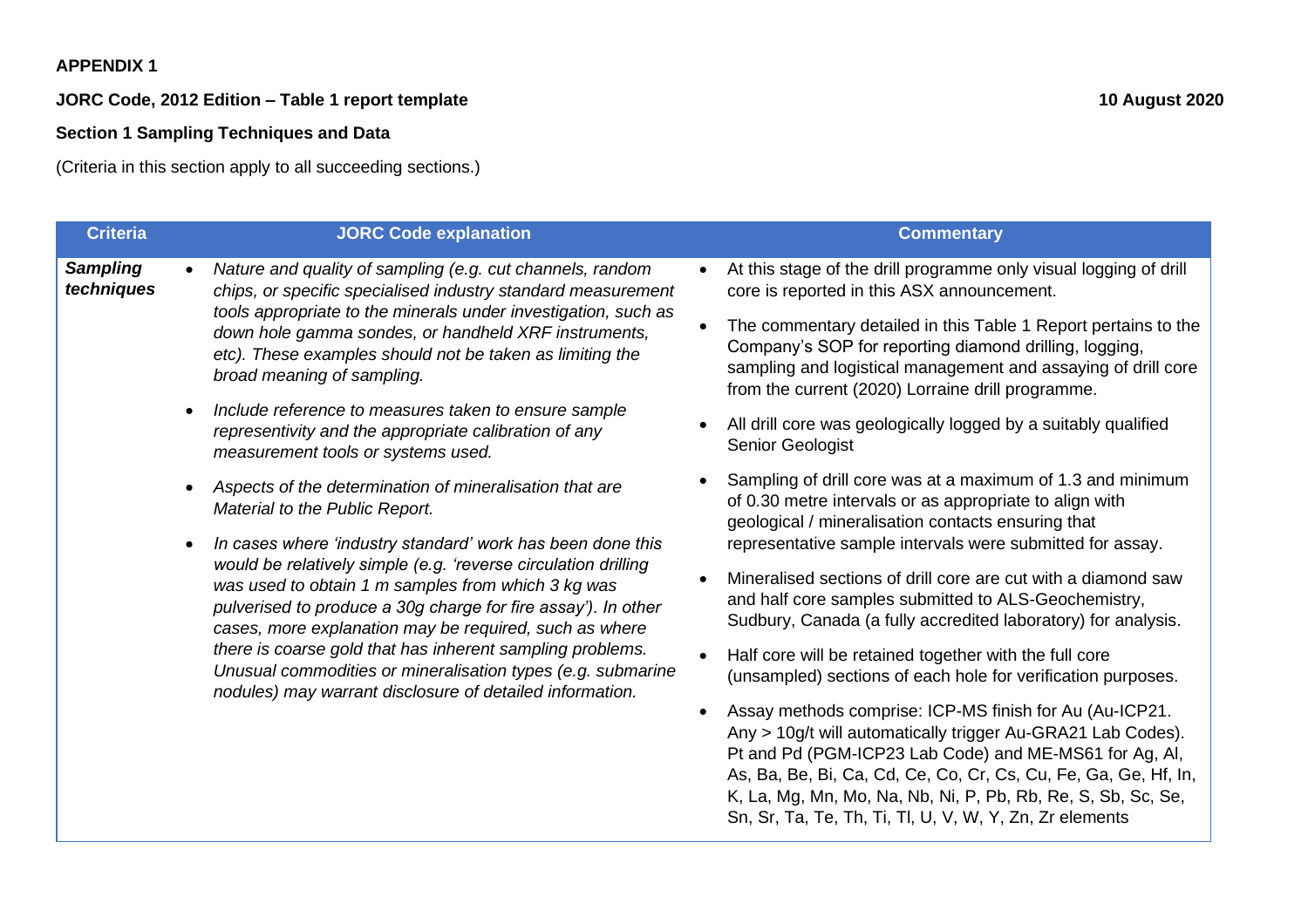| <b>Criteria</b>                 | <b>JORC Code explanation</b>                                                                                                                                                                                                                                                                                     | <b>Commentary</b>                                                                                                                                                                                                                                                                                         |
|---------------------------------|------------------------------------------------------------------------------------------------------------------------------------------------------------------------------------------------------------------------------------------------------------------------------------------------------------------|-----------------------------------------------------------------------------------------------------------------------------------------------------------------------------------------------------------------------------------------------------------------------------------------------------------|
|                                 |                                                                                                                                                                                                                                                                                                                  | NiCu-OG62 for over-limits of Ni-Cu-Zn in ME-MS61.                                                                                                                                                                                                                                                         |
|                                 |                                                                                                                                                                                                                                                                                                                  | PGM-ICP27 for over-limits of PGE in PGM-ICP23.<br>$\bullet$                                                                                                                                                                                                                                               |
|                                 |                                                                                                                                                                                                                                                                                                                  | Details of ALS analytical techniques (Canada) can be found at<br>https://www.alsglobal.com/en/services-and-<br>products/geochemistry/geochemistry-downloads under<br>Canada tab as a.pdf file.                                                                                                            |
| <b>Drilling</b><br>techniques   | Drill type (e.g. core, reverse circulation, open-hole hammer,<br>$\bullet$<br>rotary air blast, auger, Bangka, sonic, etc) and details (e.g.<br>core diameter, triple or standard tube, depth of diamond tails,<br>face-sampling bit or other type, whether core is oriented and if<br>so, by what method, etc). | The completed July 2020 diamond drilling programme<br>comprised six angle holes varying in depth to 512m, as<br>required.<br>All core drilling is NQ core size (47.6mm).                                                                                                                                  |
|                                 |                                                                                                                                                                                                                                                                                                                  | The drilling contractor is Chibougamau Diamond Drilling Ltd<br>using a self-built, skid mounted rig.                                                                                                                                                                                                      |
| <b>Drill sample</b><br>recovery | Method of recording and assessing core and chip sample<br>$\bullet$<br>recoveries and results assessed.<br>Measures taken to maximise sample recovery and ensure<br>$\bullet$<br>representative nature of the samples.                                                                                           | The drill contractor measures core recoveries for every run<br>completed using three metre core barrel. The core recovered<br>is physically measured and the length recovered is recorded<br>for every three metre "run". Core recovery can be calculated<br>as a percentage recovery.                    |
|                                 | Whether a relationship exists between sample recovery and<br>grade and whether sample bias may have occurred due to<br>preferential loss/gain of fine/coarse material.                                                                                                                                           | The recoveries are also confirmed by the project Senior<br>Geologist and entered into the drill logs.                                                                                                                                                                                                     |
| Logging                         | Whether core and chip samples have been geologically and<br>$\bullet$<br>geotechnically logged to a level of detail to support<br>appropriate Mineral Resource estimation, mining studies and<br>metallurgical studies.<br>Whether logging is qualitative or quantitative in nature. Core                        | An experienced Quebec registered Senior Geologist from the<br>Company's consultants Orix Geoscience will geologically log<br>the drill core, using an industry standard logging procedure.<br>Holes are summary logged during the drilling phase and then<br>$\bullet$<br>logged (and sampled) in detail. |
|                                 | (or costean, channel, etc) photography.                                                                                                                                                                                                                                                                          | Logging of drill core is both qualitative i.e. logging of colour,<br>grainsize, weathering, structural fabric, lithology and alteration                                                                                                                                                                   |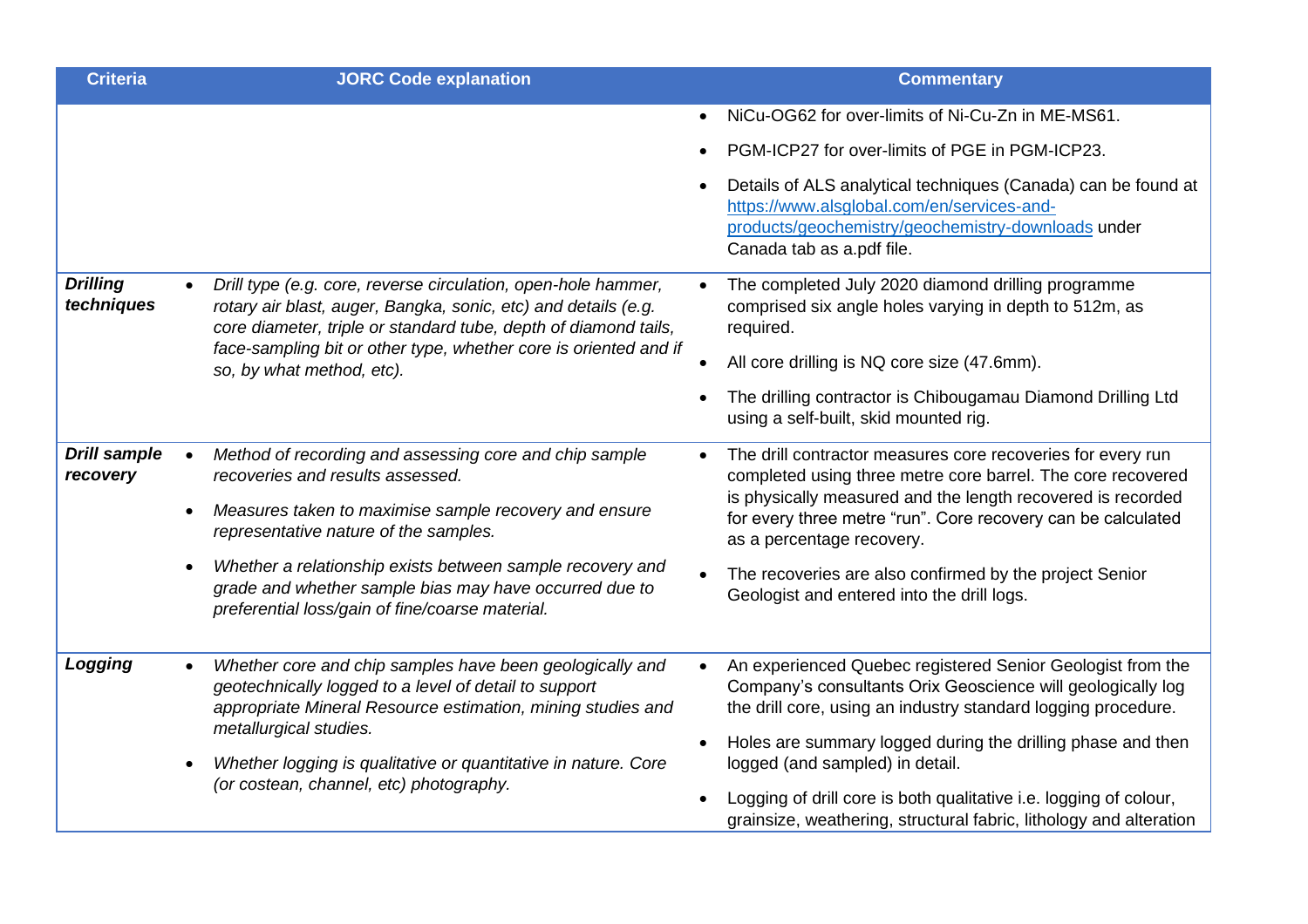| <b>Criteria</b>                         | <b>JORC Code explanation</b>                                                                                                                                                                | <b>Commentary</b>                                                                                                                                                                                                                                      |
|-----------------------------------------|---------------------------------------------------------------------------------------------------------------------------------------------------------------------------------------------|--------------------------------------------------------------------------------------------------------------------------------------------------------------------------------------------------------------------------------------------------------|
|                                         | The total length and percentage of the relevant intersections<br>logged.                                                                                                                    | type; and quantitative i.e. % of minerals present depending on<br>the feature being logged.                                                                                                                                                            |
|                                         |                                                                                                                                                                                             | Core is photographed in the core trays, with individual<br>photographs taken of each tray both dry, and wet. Photos are<br>saved on a secure server.                                                                                                   |
|                                         |                                                                                                                                                                                             | All data is entered into digital templates at the project office.                                                                                                                                                                                      |
|                                         |                                                                                                                                                                                             | All samples are geologically logged to the level of detail<br>required to support a future Mineral Resource Estimation.                                                                                                                                |
| Sub-<br>sampling                        | If core, whether cut or sawn and whether quarter, half or all<br>$\bullet$<br>core taken.                                                                                                   | NQ core is cut with a diamond saw with the same half always<br>$\bullet$<br>sampled and the other half retained in the core tray. Half-core                                                                                                            |
| techniques<br>and sample<br>preparation | If non-core, whether riffled, tube sampled, rotary split, etc and<br>whether sampled wet or dry.                                                                                            | sampling is considered appropriate for the style of<br>mineralisation to be intersected.                                                                                                                                                               |
|                                         | For all sample types, the nature, quality, and appropriateness<br>$\bullet$<br>of the sample preparation technique.                                                                         | Core cutting and sampling is carried out by experienced Orix<br>personnel supervised by the Senior Geologist                                                                                                                                           |
|                                         | Quality control procedures adopted for all sub-sampling<br>$\bullet$<br>stages to maximise representivity of samples.                                                                       | Orix/Chase Mining's sampling procedures and QAQC is used<br>to maximise representivity of samples.                                                                                                                                                     |
|                                         | Measures taken to ensure that the sampling is representative<br>$\bullet$<br>of the in-situ material collected, including for instance results<br>for field duplicate/second-half sampling. | Orix Geoscience managed the QAQC of the drill programme<br>which has included the use of certified reference materials<br>(CRMs - standards) and unmineralised samples (blanks).                                                                       |
|                                         | Whether sample sizes are appropriate to the grain size of the<br>$\bullet$<br>material being sampled.                                                                                       | Sampling of potential gold-bearing quartz veins and alteration<br>zones is based on lithology and vein morphology with sub-<br>samples as deemed appropriate by the competent person.                                                                  |
|                                         |                                                                                                                                                                                             | A maximum core length of 1.3m is considered appropriate for<br>any disseminated to massive sulphide Cu-Ni mineralisation<br>that may be intersected.                                                                                                   |
|                                         |                                                                                                                                                                                             | The half core samples will be crushed at the ALS Sudbury<br>laboratory and the entire sample was pulverised to 97% less<br>than 2mm, riffle split off 250g, pulverize better than 85%<br>passing 75 microns to provide a sub-sample for analysis. This |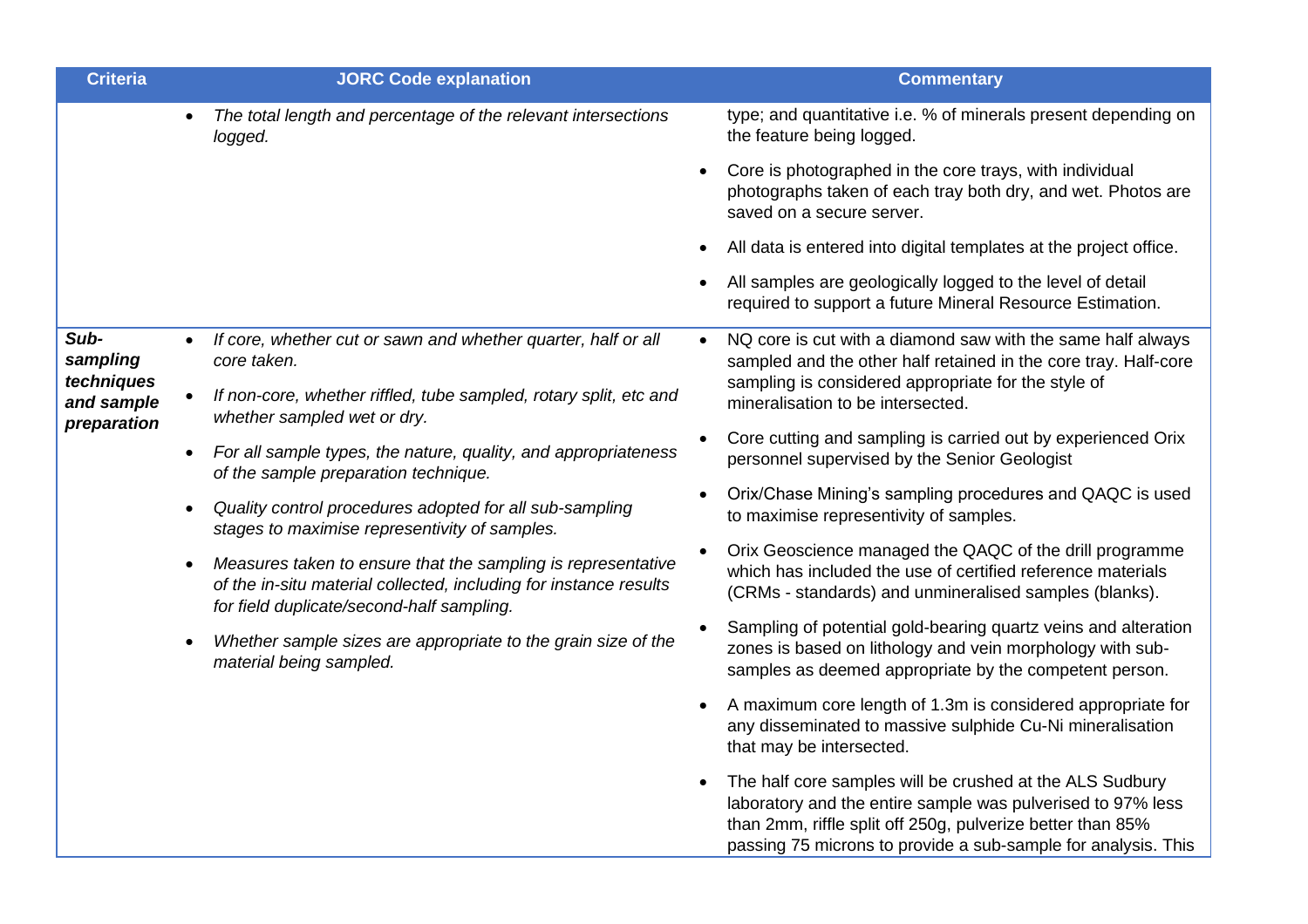| process minimizes any sub-sampling bias that can be<br>introduced at this stage.<br>Core sampling, sample size and analytical methods are<br>deemed appropriate for the style of mineralisation to be<br>reported.<br><b>Quality of</b><br>Samples from the drilling will be submitted to ALS<br>The nature, quality and appropriateness of the assaying and<br>$\bullet$<br>laboratory procedures used and whether the technique is<br>Geochemistry, Sudbury, Canada.<br>assay data<br>and<br>considered partial or total.<br>Assay methods comprise: ICP-MS finish for Au (Au-ICP21.<br>laboratory<br>Any > 10g/t will automatically trigger Au-GRA21 Lab Codes).<br>For geophysical tools, spectrometers, handheld XRF<br>$\bullet$<br>tests<br>instruments, etc, the parameters used in determining the<br>Pt and Pd (PGM-ICP23 Lab Code) and;<br>analysis including instrument make and model, reading times,<br>calibrations factors applied and their derivation, etc.<br>ME-MS61 for Ag, Al, As, Ba, Be, Bi, Ca, Cd, Ce, Co, Cr, Cs,<br>Cu, Fe, Ga, Ge, Hf, In, K, La, Mg, Mn, Mo, Na, Nb, Ni, P, Pb,<br>Nature of quality control procedures adopted (e.g. standards,<br>$\bullet$<br>Rb, Re, S, Sb, Sc, Se, Sn, Sr, Ta, Te, Th, Ti, Tl, U, V, W, Y<br>blanks, duplicates, external laboratory checks) and whether<br>Zn, Zr elements and NiCu-OG62 for over-limits of Ni-Cu in<br>acceptable levels of accuracy (i.e. lack of bias) and precision<br>ME-MS61<br>have been established.<br>Sample preparation for homogeneity was carried by the<br>laboratory as part of their internal procedures to ensure the<br>grind size of 85% passing 75 microns was being attained. |
|----------------------------------------------------------------------------------------------------------------------------------------------------------------------------------------------------------------------------------------------------------------------------------------------------------------------------------------------------------------------------------------------------------------------------------------------------------------------------------------------------------------------------------------------------------------------------------------------------------------------------------------------------------------------------------------------------------------------------------------------------------------------------------------------------------------------------------------------------------------------------------------------------------------------------------------------------------------------------------------------------------------------------------------------------------------------------------------------------------------------------------------------------------------------------------------------------------------------------------------------------------------------------------------------------------------------------------------------------------------------------------------------------------------------------------------------------------------------------------------------------------------------------------------------------------------------------------------------------------------------------------------------------------------------------------------|
|                                                                                                                                                                                                                                                                                                                                                                                                                                                                                                                                                                                                                                                                                                                                                                                                                                                                                                                                                                                                                                                                                                                                                                                                                                                                                                                                                                                                                                                                                                                                                                                                                                                                                        |
|                                                                                                                                                                                                                                                                                                                                                                                                                                                                                                                                                                                                                                                                                                                                                                                                                                                                                                                                                                                                                                                                                                                                                                                                                                                                                                                                                                                                                                                                                                                                                                                                                                                                                        |
|                                                                                                                                                                                                                                                                                                                                                                                                                                                                                                                                                                                                                                                                                                                                                                                                                                                                                                                                                                                                                                                                                                                                                                                                                                                                                                                                                                                                                                                                                                                                                                                                                                                                                        |
|                                                                                                                                                                                                                                                                                                                                                                                                                                                                                                                                                                                                                                                                                                                                                                                                                                                                                                                                                                                                                                                                                                                                                                                                                                                                                                                                                                                                                                                                                                                                                                                                                                                                                        |
|                                                                                                                                                                                                                                                                                                                                                                                                                                                                                                                                                                                                                                                                                                                                                                                                                                                                                                                                                                                                                                                                                                                                                                                                                                                                                                                                                                                                                                                                                                                                                                                                                                                                                        |
|                                                                                                                                                                                                                                                                                                                                                                                                                                                                                                                                                                                                                                                                                                                                                                                                                                                                                                                                                                                                                                                                                                                                                                                                                                                                                                                                                                                                                                                                                                                                                                                                                                                                                        |
| Laboratory QAQC involves the use of internal lab standards<br>using CRM's, blanks, splits and replicates as part of the in-<br>house procedures.                                                                                                                                                                                                                                                                                                                                                                                                                                                                                                                                                                                                                                                                                                                                                                                                                                                                                                                                                                                                                                                                                                                                                                                                                                                                                                                                                                                                                                                                                                                                       |
| Quarter core samples were submitted for QAQC checks.                                                                                                                                                                                                                                                                                                                                                                                                                                                                                                                                                                                                                                                                                                                                                                                                                                                                                                                                                                                                                                                                                                                                                                                                                                                                                                                                                                                                                                                                                                                                                                                                                                   |
| The laboratory will also take pulp (-75 micron) duplicates at<br>the pulverizing stage as part of the QAQC.                                                                                                                                                                                                                                                                                                                                                                                                                                                                                                                                                                                                                                                                                                                                                                                                                                                                                                                                                                                                                                                                                                                                                                                                                                                                                                                                                                                                                                                                                                                                                                            |
| Total QAQC samples will make up approximately 12% of all<br>samples.                                                                                                                                                                                                                                                                                                                                                                                                                                                                                                                                                                                                                                                                                                                                                                                                                                                                                                                                                                                                                                                                                                                                                                                                                                                                                                                                                                                                                                                                                                                                                                                                                   |
| CRM's with a relevant range of values, were inserted and at a<br>rate of every 20 <sup>th</sup> sample. Results highlight that sample assay                                                                                                                                                                                                                                                                                                                                                                                                                                                                                                                                                                                                                                                                                                                                                                                                                                                                                                                                                                                                                                                                                                                                                                                                                                                                                                                                                                                                                                                                                                                                            |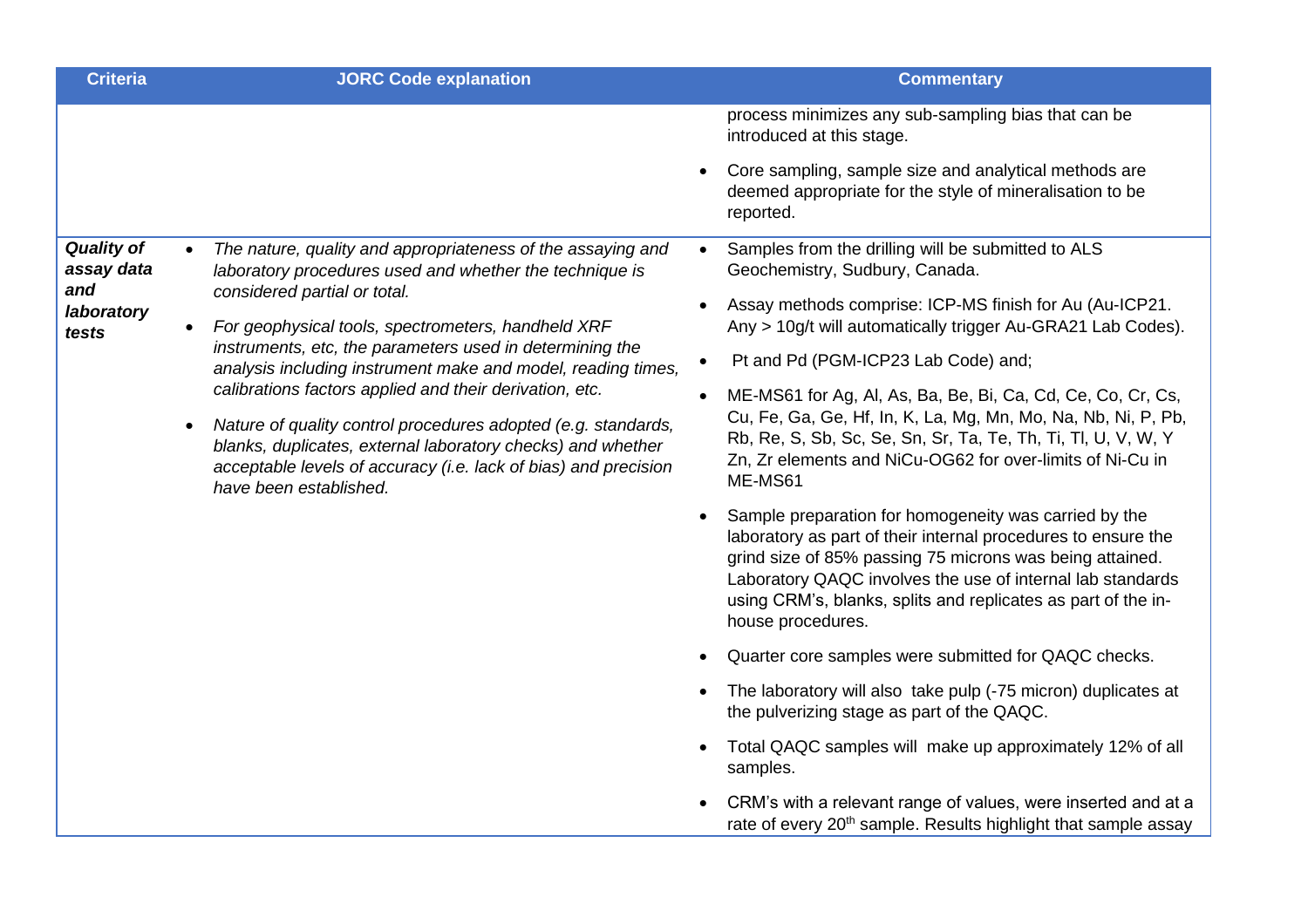| <b>Criteria</b>                                       | <b>JORC Code explanation</b>                                                                                                                                                        | <b>Commentary</b>                                                                                                                                                                                                                  |
|-------------------------------------------------------|-------------------------------------------------------------------------------------------------------------------------------------------------------------------------------------|------------------------------------------------------------------------------------------------------------------------------------------------------------------------------------------------------------------------------------|
|                                                       |                                                                                                                                                                                     | values are accurate, and that contamination has been<br>contained.                                                                                                                                                                 |
|                                                       |                                                                                                                                                                                     | Repeat or duplicate analysis for samples reveals that precision<br>of samples is well within acceptable limits.                                                                                                                    |
|                                                       |                                                                                                                                                                                     | External quality assurance of the laboratory assays was<br>monitored by the insertion of blanks, duplicates and certified<br>reference materials (CRM).                                                                            |
|                                                       |                                                                                                                                                                                     | Two types of CRMs were alternated through the sample<br>stream and where possible matched to the material being<br>drilled.                                                                                                        |
|                                                       |                                                                                                                                                                                     | One type of blank was inserted into the sample sequence.                                                                                                                                                                           |
|                                                       |                                                                                                                                                                                     | Duplicate sub-samples were also generated by the laboratory                                                                                                                                                                        |
|                                                       |                                                                                                                                                                                     | No external laboratory checks have been carried out at this<br>stage.                                                                                                                                                              |
|                                                       |                                                                                                                                                                                     | Handheld (pXRF) devices have not been used.                                                                                                                                                                                        |
| <b>Verification</b><br>of sampling<br>and<br>assaying | The verification of significant intersections by either<br>$\bullet$<br>independent or alternative company personnel.<br>The use of twinned holes.                                  | The CP and the Company's Executive Chairman and CEO<br>(also a CP) will review the laboratory data and confirm the<br>calculation of the intersections plus comments on anomalous<br>only metal values in some of the drill holes. |
|                                                       | Documentation of primary data, data entry procedures, data<br>$\bullet$<br>verification, data storage (physical and electronic) protocols.<br>Discuss any adjustment to assay data. | The Competent Person (CP) is the Company's Non-Executive<br>Director Martin Kavanagh will review the Orix Geoscience data<br>compilation relating to the Lorraine drill programme.                                                 |
|                                                       |                                                                                                                                                                                     | As sulphide mineralisation and the target mineralised quartz<br>veins are highly visible it is unlikely that any significant zones<br>of mineralisation will be missed.                                                            |
|                                                       |                                                                                                                                                                                     | Drill core or core photos are used to verify drill intersections in<br>diamond core.                                                                                                                                               |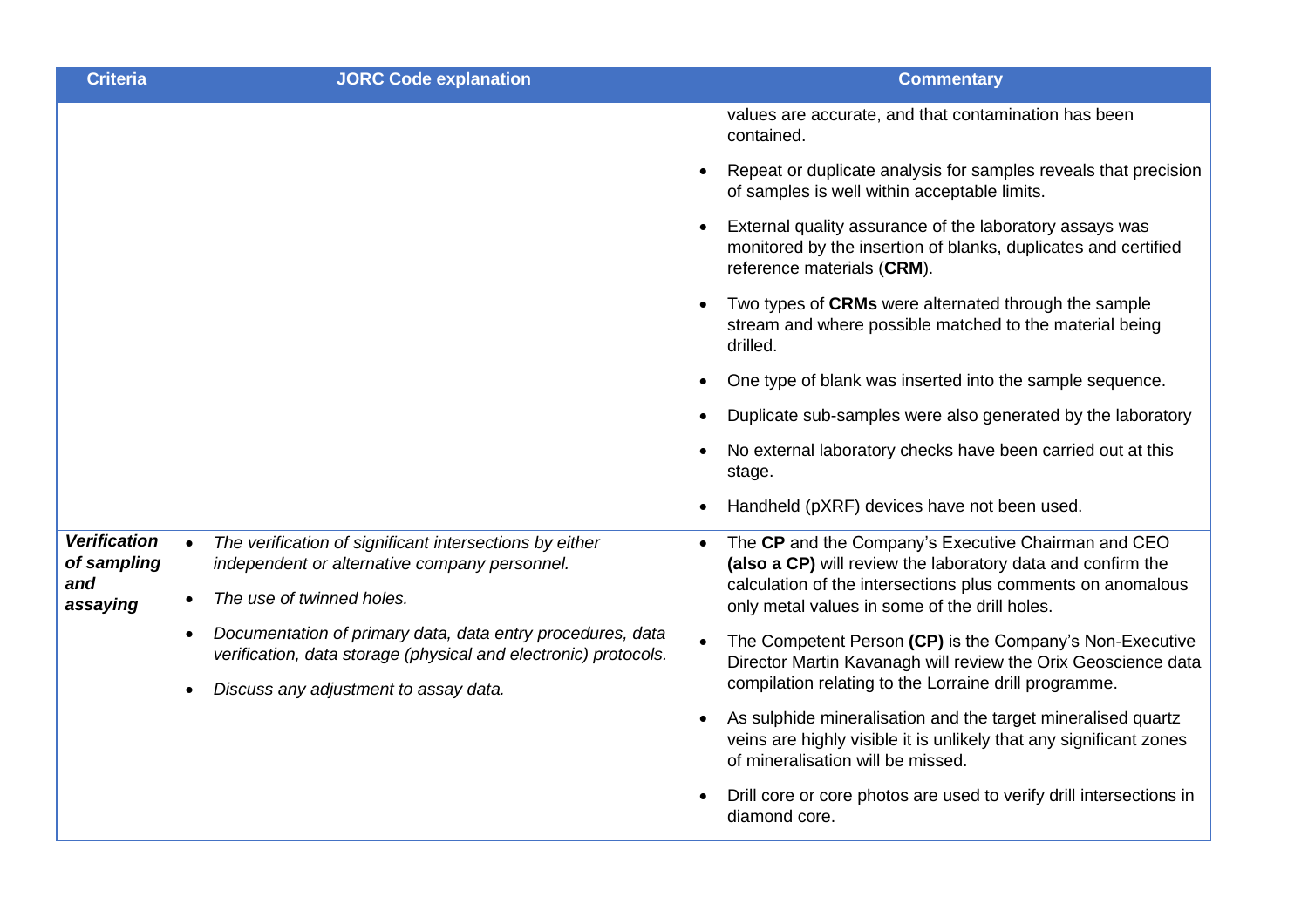| <b>Criteria</b>                                                                   | <b>JORC Code explanation</b>                                                                                                                                                                                                                                                                                                                                                                                      | <b>Commentary</b>                                                                                                                                                                                                                                                                                                                                                  |
|-----------------------------------------------------------------------------------|-------------------------------------------------------------------------------------------------------------------------------------------------------------------------------------------------------------------------------------------------------------------------------------------------------------------------------------------------------------------------------------------------------------------|--------------------------------------------------------------------------------------------------------------------------------------------------------------------------------------------------------------------------------------------------------------------------------------------------------------------------------------------------------------------|
|                                                                                   |                                                                                                                                                                                                                                                                                                                                                                                                                   | The holes are logged in Microsoft Excel templates for<br>database management and validation.                                                                                                                                                                                                                                                                       |
|                                                                                   |                                                                                                                                                                                                                                                                                                                                                                                                                   | The CPs verify and sign-off as acceptable the QAQC data<br>provided by the ALS laboratory.                                                                                                                                                                                                                                                                         |
| <b>Location of</b><br>data points                                                 | Accuracy and quality of surveys used to locate drill holes<br>$\bullet$<br>(collar and down-hole surveys), trenches, mine workings and<br>other locations used in Mineral Resource estimation.                                                                                                                                                                                                                    | All hole collars were surveyed in UTM NAD83 Zone 17<br>(Northern Hemisphere) using a Reflex North Finder APS 11<br>tool.                                                                                                                                                                                                                                           |
|                                                                                   | Specification of the grid system used.<br>Quality and adequacy of topographic control.                                                                                                                                                                                                                                                                                                                            | The first hole was surveyed using a single-shot downhole<br>Reflex camera, and the Company then rented a Reflex<br>Gyrocompass giving continuous true north azimuth readings<br>after a comparison against the Reflex single-shot camera<br>results in Hole 1.                                                                                                     |
| <b>Data</b><br>spacing and<br>distribution                                        | Data spacing for reporting of Exploration Results.<br>$\bullet$<br>Whether the data spacing and distribution is sufficient to<br>$\bullet$<br>establish the degree of geological and grade continuity<br>appropriate for the Mineral Resource and Ore Reserve<br>estimation procedure(s) and classifications applied.<br>Whether sample compositing has been applied.                                             | The hole spacing of 40m spaced sections and ~25m undercut<br>on each section is considered appropriate based the<br>underground mapping of the gold mineralised zones.<br>Not Applicable - no resource estimates<br>No assay results are being reported                                                                                                            |
| <b>Orientation</b><br>of data in<br>relation to<br>geological<br><b>structure</b> | Whether the orientation of sampling achieves unbiased<br>$\bullet$<br>sampling of possible structures and the extent to which this is<br>known, considering the deposit type.<br>If the relationship between the drilling orientation and the<br>$\bullet$<br>orientation of key mineralised structures is considered to have<br>introduced a sampling bias, this should be assessed and<br>reported if material. | The 2020 Lorraine drill programme has been designed to test<br>potential gold-bearing quartz zones in the footwall to the<br>Lorraine Cu-Ni mineralised lens as outlined by a detail study of<br>the mine history and associated historic drilling.<br>The study (Scope of Works) has previously been announced<br>to the ASX 21 January, 2 March and 9 June 2020. |
| <b>Sample</b><br>security                                                         | The measures taken to ensure sample security.<br>$\bullet$                                                                                                                                                                                                                                                                                                                                                        | Orix Geoscience manages the chain of custody of drill core<br>The drill core and samples are kept secure at the drill site (24-<br>hour operation). Mineralised core is transported to Camp                                                                                                                                                                        |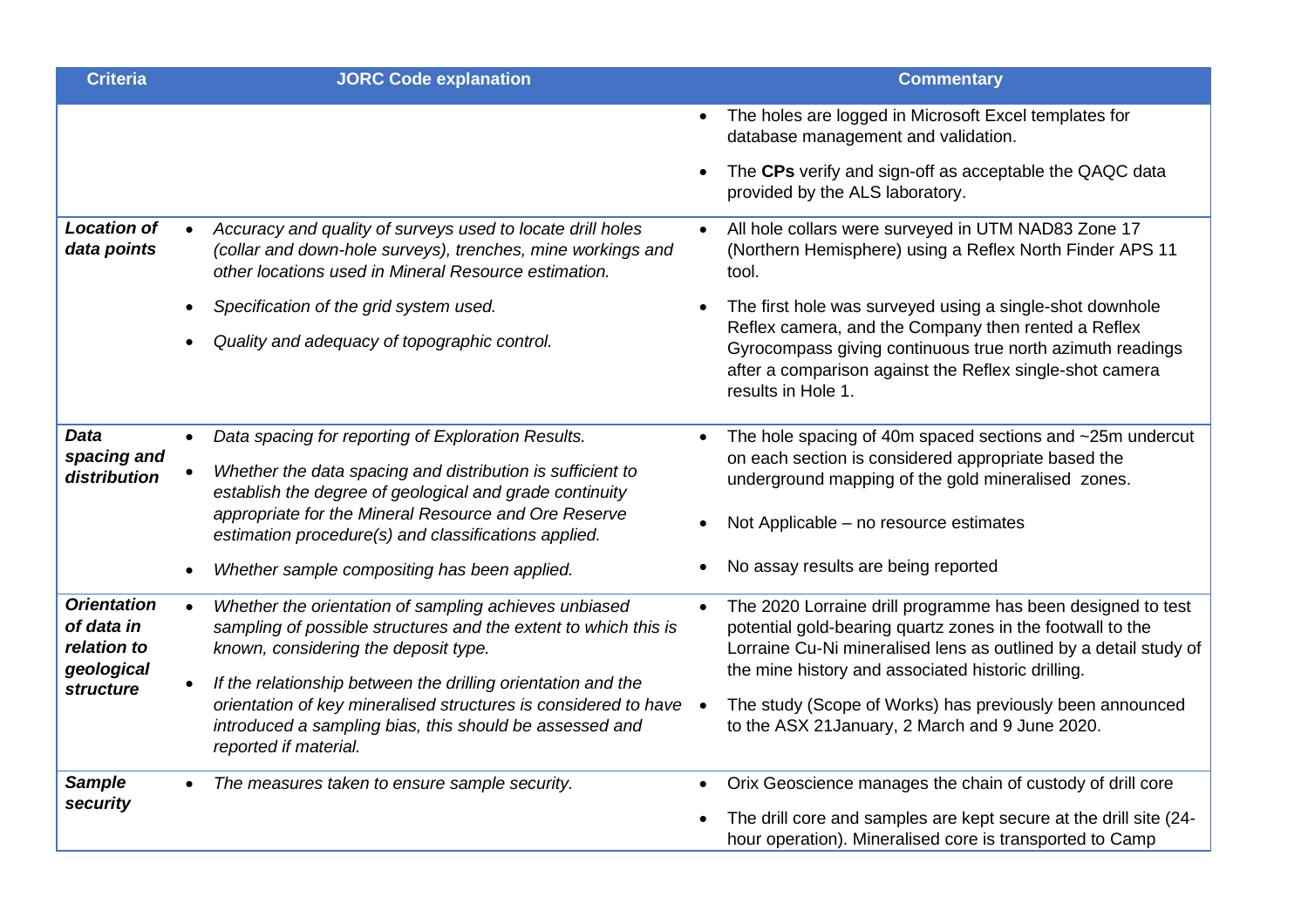| <b>Criteria</b>             | <b>JORC Code explanation</b>                                             | <b>Commentary</b>                                                                                                                                                        |
|-----------------------------|--------------------------------------------------------------------------|--------------------------------------------------------------------------------------------------------------------------------------------------------------------------|
|                             |                                                                          | Grassy Narrows (Moffet) facilities for logging, cutting and<br>sampling by Orix personnel who were present during the<br>logging, core splitting and sampling processes. |
|                             |                                                                          | The half-core is securely stored at the CSX facility in Larder<br>$\bullet$<br>Lake.                                                                                     |
|                             |                                                                          | The individual samples of split core were bagged and tagged<br>$\bullet$<br>and packed in wire tied and sealed polyweave bags for<br>shipment to the laboratory.         |
|                             |                                                                          | Tracking sheets are set up online to monitor the progress of<br>the samples through the laboratory.                                                                      |
|                             |                                                                          | Sample pulps and coarse rejects are stored at ALS Sudbury<br>as an interim measure and will be collected for return to the<br>CSX facility.                              |
| <b>Audits or</b><br>reviews | The results of any audits or reviews of sampling techniques<br>and data. | Sampling and assaying techniques are industry standard. Orix<br>/ Chase Mining have specific SOP in relation the management<br>of drill programmes and sample analysis.  |
|                             |                                                                          | No specific audits or reviews have been undertaken at this<br>stage in the programme.                                                                                    |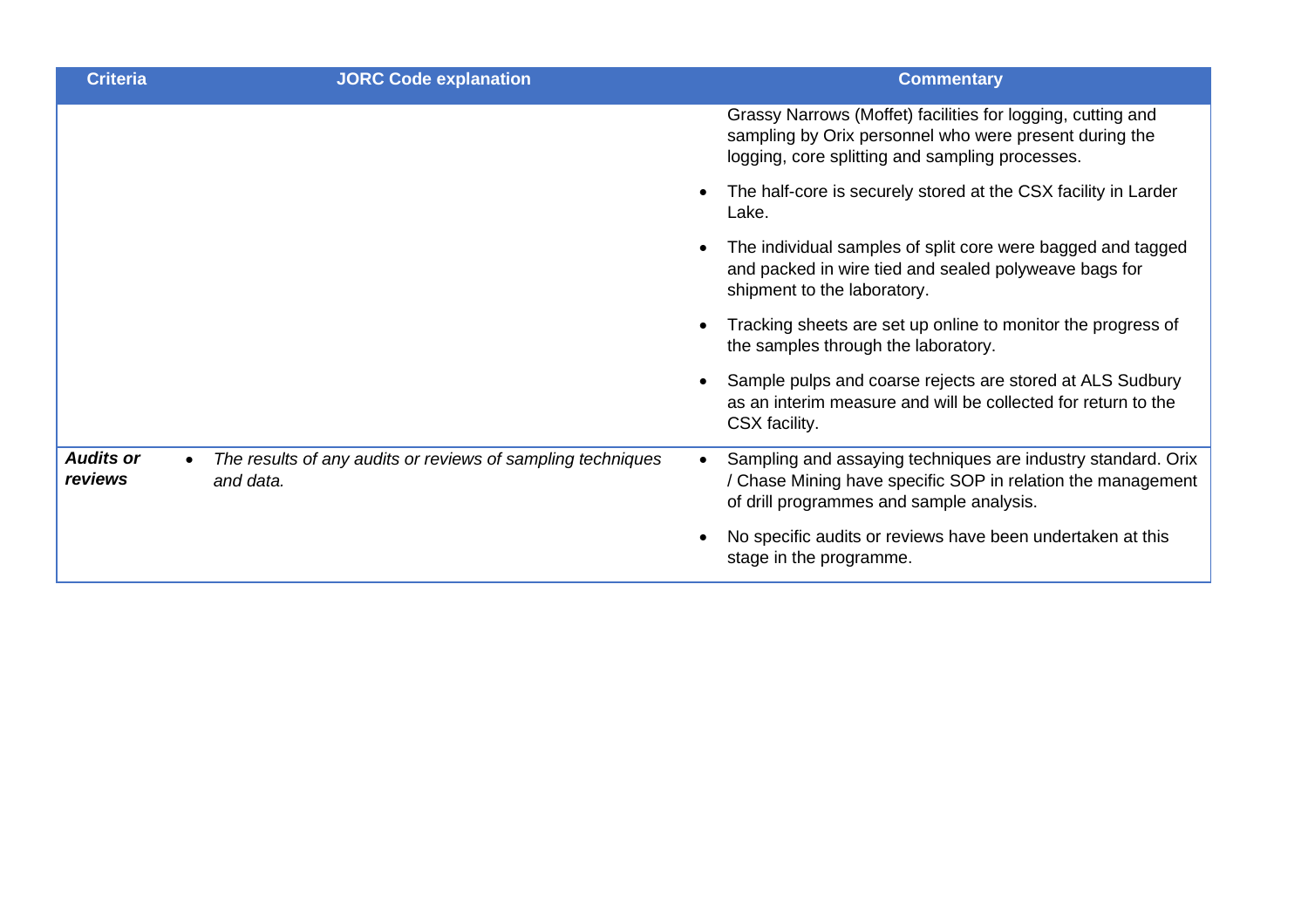# **Section 2 Reporting of Exploration Results**

(Criteria listed in the preceding section also apply to this section.)

| <b>Criteria</b>                                | <b>JORC Code explanation</b>                                                                                                                                   | <b>Commentary</b>                                                                                                                                                                                                                                                             |
|------------------------------------------------|----------------------------------------------------------------------------------------------------------------------------------------------------------------|-------------------------------------------------------------------------------------------------------------------------------------------------------------------------------------------------------------------------------------------------------------------------------|
| <b>Mineral</b><br>tenement and                 | Type, reference name/number, location and ownership<br>including agreements or material issues with third parties such                                         | The Company holds 100% of the Project tenements in the name<br>$\bullet$<br>of its wholly owned subsidiary Zeus Olympus Sub Corp.                                                                                                                                             |
| land tenure<br><b>status</b>                   | as joint ventures, partnerships, overriding royalties, native title<br>interests, historical sites, wilderness or national park and<br>environmental settings. | The Mining Claims are in good standing and no known<br>$\bullet$<br>impediments exist                                                                                                                                                                                         |
|                                                | The security of the tenure held at the time of reporting along<br>with any known impediments to obtaining a licence to operate in<br>the area.                 |                                                                                                                                                                                                                                                                               |
| <b>Exploration</b><br>done by other<br>parties | Acknowledgment and appraisal of exploration by other parties.                                                                                                  | Information relating to the Projects exploration history was<br>sourced from company reports lodged with the Quebec Mines<br>Department (MERN -Ministère de l'Énergie et des Resources<br>naturelles) and compiled by ORIX Geoscience the Company's<br>consultant geologists. |
|                                                |                                                                                                                                                                | In 2019 the Company drilled two diamond holes CM-19-06 and<br>$\bullet$<br>CM-19-07 targeting Ni-Cu mineralisation at the Lorraine Mine<br>(ASX Announcements 7 and 30 August, and 14 October 2019).                                                                          |
| Geology                                        | Deposit type, geological setting and style of mineralisation.                                                                                                  | Gold mineralisation at the Lorraine Mine occurs as shear zone<br>hosted quartz-pyrite-chalcopyrite veins footwall to Lorraine Ni-<br>Cu-PGE massive sulphide body                                                                                                             |
|                                                |                                                                                                                                                                | The Company's website and listed ASX Announcements contain<br>$\bullet$<br>numerous references to the 'Bonanza Grade Gold<br>Mineralisation' at the Lorraine Mine and of the Company's<br>intension to drill the gold mineralised zone                                        |
|                                                |                                                                                                                                                                | ASX Announcements; 10 September 2018, 9 January 2019, 7<br>$\bullet$<br>August 2019, 15 October 2019, 9 December 2019 and 21<br>January, 9 June and 1, 3, 6, 9, 14, 20, and 28 July 2020.                                                                                     |
|                                                |                                                                                                                                                                | The Company is also focused on the exploration for Ni-Cu-Co-<br>PGM mineralised gabbro bodies which intrude a sequence of                                                                                                                                                     |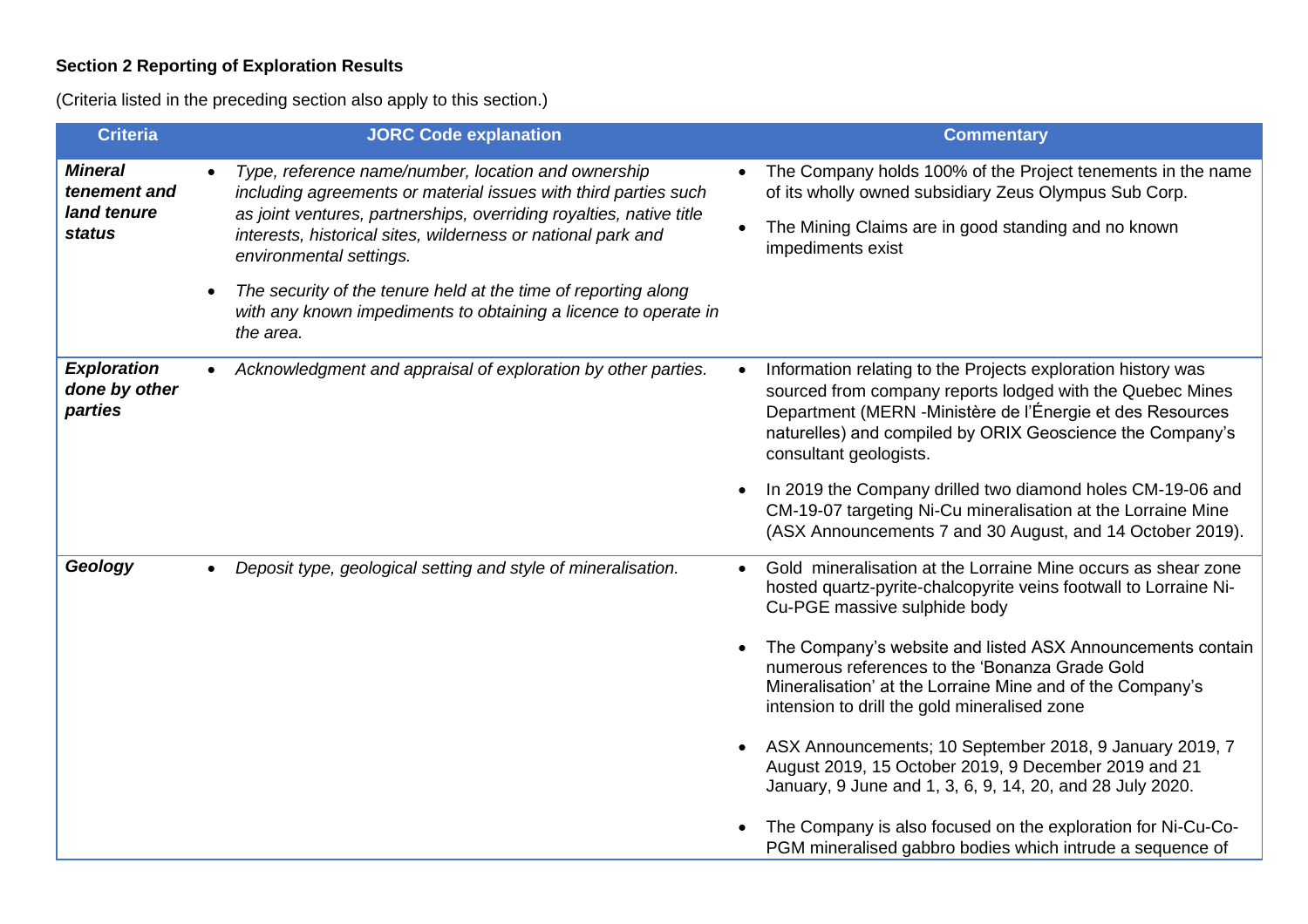| <b>Criteria</b>                         | <b>JORC Code explanation</b>                                                                                                                                                                                                                                                     | <b>Commentary</b>                                                                                                                                                                                                      |
|-----------------------------------------|----------------------------------------------------------------------------------------------------------------------------------------------------------------------------------------------------------------------------------------------------------------------------------|------------------------------------------------------------------------------------------------------------------------------------------------------------------------------------------------------------------------|
|                                         |                                                                                                                                                                                                                                                                                  | mafic volcanic and felsic volcaniclastic sedimentary rocks in the<br>Belleterre-Angliers Greenstone Belt.                                                                                                              |
|                                         |                                                                                                                                                                                                                                                                                  | The mineralisation occurs as disseminated to massive sulphides<br>$\bullet$<br>near the base of the gabbro bodies and as remobilised massive<br>sulphides along shears/fault zones.                                    |
| <b>Drill hole</b><br><b>Information</b> | A summary of all information material to the understanding of<br>the exploration results including a tabulation of the following<br>information for all Material drill holes:                                                                                                    | Drill hole collar information relating the Company's 2020 drilling<br>$\bullet$<br>as required is presented as a Table in this ASX Announcement.<br>A drill hole location plan as required is presented as a Figure in |
|                                         | easting and northing of the drill hole collar<br>$\circ$                                                                                                                                                                                                                         | this ASX Announcement.                                                                                                                                                                                                 |
|                                         | elevation or RL (Reduced Level - elevation above<br>$\circ$<br>sea level in metres) of the drill hole collar                                                                                                                                                                     |                                                                                                                                                                                                                        |
|                                         | dip and azimuth of the hole<br>$\circ$                                                                                                                                                                                                                                           |                                                                                                                                                                                                                        |
|                                         | down hole length and interception depth<br>$\circ$                                                                                                                                                                                                                               |                                                                                                                                                                                                                        |
|                                         | hole length.<br>$\circ$                                                                                                                                                                                                                                                          |                                                                                                                                                                                                                        |
|                                         | If the exclusion of this information is justified on the basis that<br>$\bullet$<br>the information is not Material and this exclusion does not<br>detract from the understanding of the report, the Competent<br>Person should clearly explain why this is the case.            |                                                                                                                                                                                                                        |
| <b>Data</b><br>aggregation<br>methods   | In reporting Exploration Results, weighting averaging<br>techniques, maximum and/or minimum grade truncations (e.g.<br>cutting of high grades) and cut-off grades are usually Material<br>and should be stated.                                                                  | No assay results being reported.<br>$\bullet$                                                                                                                                                                          |
|                                         | Where aggregate intercepts incorporate short lengths of high-<br>$\bullet$<br>grade results and longer lengths of low-grade results, the<br>procedure used for such aggregation should be stated and<br>some typical examples of such aggregations should be shown<br>in detail. |                                                                                                                                                                                                                        |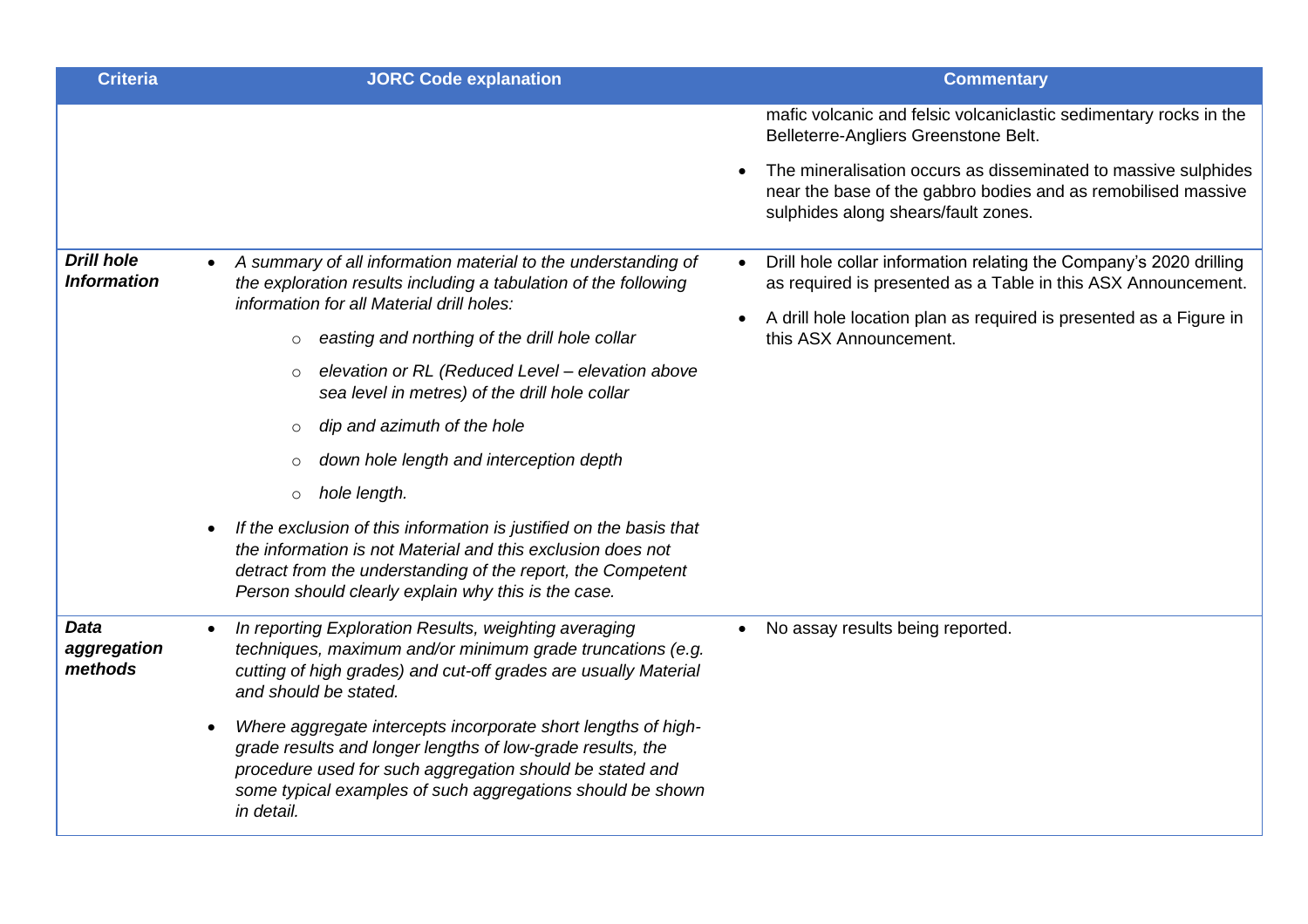| <b>Criteria</b>                                                                        | <b>JORC Code explanation</b>                                                                                                                                                                                                                                                                                                                                                                           | <b>Commentary</b>                                                                                                                                                                                                                                                                                                                                                                                                                                                           |
|----------------------------------------------------------------------------------------|--------------------------------------------------------------------------------------------------------------------------------------------------------------------------------------------------------------------------------------------------------------------------------------------------------------------------------------------------------------------------------------------------------|-----------------------------------------------------------------------------------------------------------------------------------------------------------------------------------------------------------------------------------------------------------------------------------------------------------------------------------------------------------------------------------------------------------------------------------------------------------------------------|
|                                                                                        | The assumptions used for any reporting of metal equivalent<br>values should be clearly stated.                                                                                                                                                                                                                                                                                                         |                                                                                                                                                                                                                                                                                                                                                                                                                                                                             |
| <b>Relationship</b><br>between<br>mineralisation<br>widths and<br>intercept<br>lengths | These relationships are particularly important in the reporting of<br><b>Exploration Results.</b><br>If the geometry of the mineralisation with respect to the drill hole<br>angle is known, its nature should be reported.<br>If it is not known and only the down hole lengths are reported,<br>there should be a clear statement to this effect (e.g. 'down hole<br>length, true width not known'). | • Gold mineralisation at Lorraine Mine is interpreted to be hosted in<br>steeply dipping SSE shear zone footwall to the Ni-Cu massive<br>sulphide body.<br>• Figures depicting 'mineralised zones' in this ASX report are at this<br>stage interpretations based on limited drilling data and visuals.<br>• Photographs of selected intercepts only are tabled in this report as<br>required.<br>All intersections reported are down hole lengths, true width not<br>known. |
| <b>Diagrams</b>                                                                        | Appropriate maps and sections (with scales) and tabulations of<br>$\bullet$<br>intercepts should be included for any significant discovery being<br>reported These should include, but not be limited to a plan view<br>of drill hole collar locations and appropriate sectional views.                                                                                                                | A drill hole location plan as required is presented as a Figure in<br>this ASX Announcement.                                                                                                                                                                                                                                                                                                                                                                                |
| <b>Balanced</b><br>reporting                                                           | Where comprehensive reporting of all Exploration Results is not<br>practicable, representative reporting of both low and high<br>grades and/or widths should be practiced avoiding misleading<br>reporting of Exploration Results.                                                                                                                                                                     | • No assay results being reported                                                                                                                                                                                                                                                                                                                                                                                                                                           |